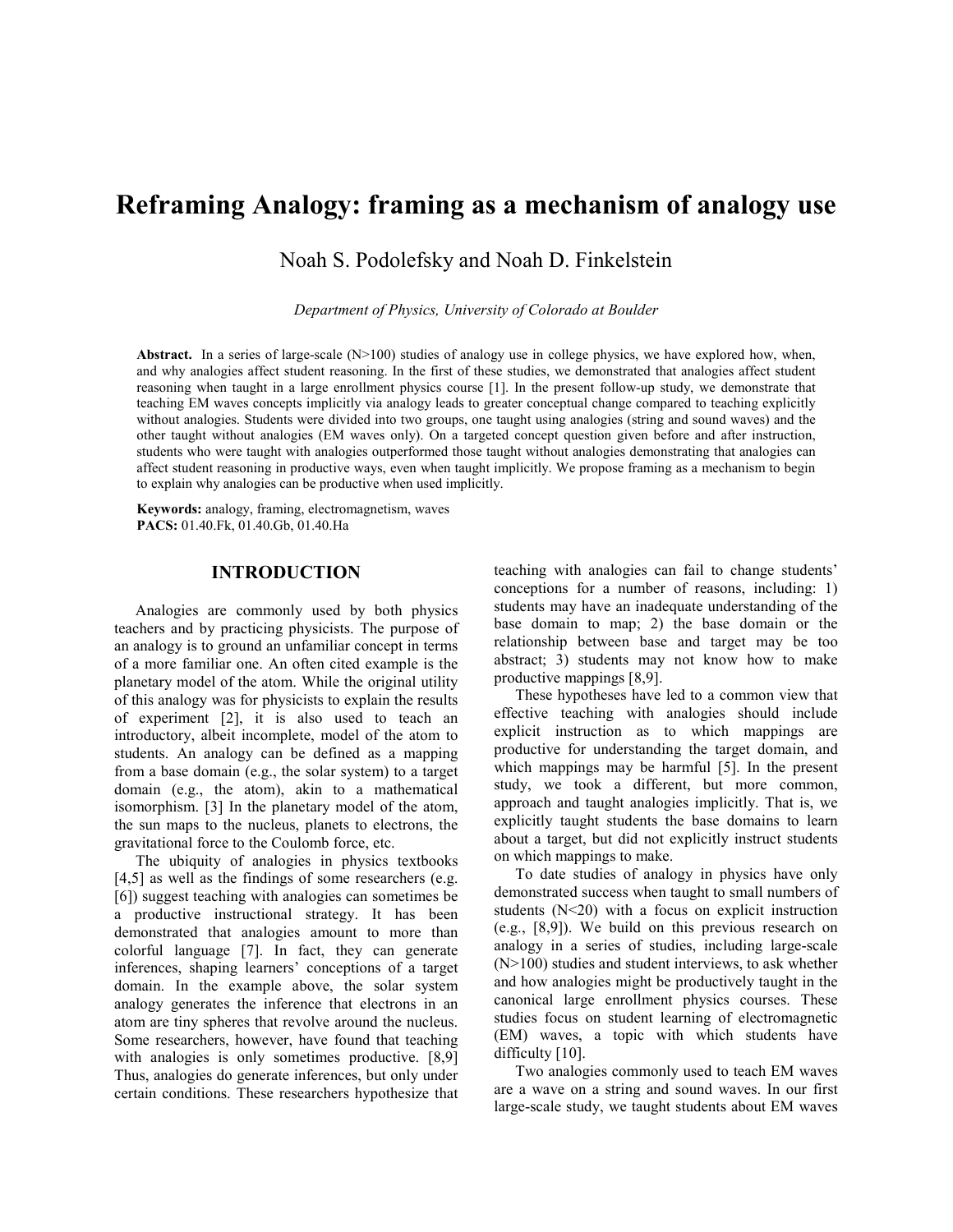using either a wave on a string or a sound wave as an analogy [1]. We tested the effectiveness of the analogies using concept questions given after instruction. We found that the analogies did affect student reasoning. For instance, on a multiple choice concept question similar to Figure 1, we found that students' answers were associated with which analogy they were taught (string or sound). The distracters students chose reflected characteristics of the particular analogy they were taught. For instance, students who were taught a string analogy tended to choose a distracter that characterized an EM wave as two dimensional, which is characteristic of an oscillating string. Thus, different analogies generated correspondingly different inferences about EM waves. In fact, EM waves have characteristics of both waves on a string and sound waves.

In interviews, we found that students had difficulty answering the same EM wave concept question when taught only about EM waves. Suggesting string and sound wave analogies verbally to students did not substantially help these students in answering the concept question. However, we found that providing iconographic string and sound wave representations as analogies to EM wave representations did help students make significant progress towards answering the concept question correctly.

Based on these prior findings, we hypothesize that the optimal approach to teaching EM waves would be to use both string and sound analogies. In the present study, we taught students about EM waves using both string and sound analogies, or without analogies. We compared the effectiveness of these two teaching methods with a concept question targeted specifically to the concepts in the tutorial, and with follow-up interviews. Here, we focus on results from the concept question. We found that students who were taught EM wave concepts implicitly via analogy performed better than students who were taught the same EM wave concepts explicitly but without analogies. Thus, we confirmed our earlier findings that analogies generate inferences when taught in a large scale physics course. Further, we demonstrated that the findings of small scale studies (i.e. that analogies generate inferences) are reproducible in a large-scale study.

## EXPERIMENTAL METHODS

The experiment involved N=156 students enrolled in a second semester, calculus-based physics course at a large university. The course consisted of three lectures and a single 50-minute recitation each week. The lectures made extensive use of clickers and concept questions, but were otherwise traditional (as described in [11]). Recitations were led by two or three teaching assistants, where students used the Tutorials in Introductory Physics [12].

For the present experiment, students were divided into two groups, denoted the analogy (N=72) and noanalogy  $(N=74)$  groups. In both groups, students completed a modified tutorial on EM waves that borrowed heavily from the Tutorials. The tutorial consisted of three sections. Section 1 covered basic wave concepts such as wavelength, frequency, and amplitude as well as traveling vs. standing waves. Section 2 covered plane wave concepts, focusing on the idea that they are three dimensional (3D) waves. Section 3 covered EM wave representations and forces on charges due to the electric and magnetic fields of an EM wave. For students in the analogy group, section 1 focused on a wave on a string, and section 2 grounded the study of waves in sound waves. The only section of the analogy tutorial that discussed EM waves was section 3. The no-analogy tutorial was very similar in length and content to the analogy tutorial, and used sections nearly isomorphic to the analogy tutorial to teach these concepts, but always in the context of EM waves. Notably, only approximately 1/3 of the analogy tutorial dealt explicitly with EM waves, while the entire no-analogy tutorial was dedicated to EM waves. Teaching assistants were told not to use analogies when teaching in the no-analogy sections, but were encouraged to use analogies when teaching in the analogy sections.

To compare the effectiveness of the analogy and no-analogy tutorials, a challenging concept question on EM waves was given in lecture on the days immediately prior to and after recitation. Students were asked the concept question shown in Figure 1. Since students from both groups attended the same lecture, students were told not to discuss the question with their in-class peers until after the entire class had finished responding. Individual student responses were collected electronically and only students who attended the recitation and responded to the questions both before and after and were included in the study.



An electromagnetic plane wave propagates to the right in the figure above. Four antennas are labeled 1-4. The antennas are oriented vertically. Antennas 1,2, and 3 lie in the  $x-y$  plane. Antennas 1,2, and 4 have the same x-coordinate, but antenna 4 is located further out in the zdirection.

Which choice below is the best ranking of the time-averaged signals received by each antenna? (Hint: the time-averaged signal is the signal averaged over several cycles of the wave.)

A) 1=2=3>4 B) 3>2>1=4 C) 1=2=4>3 D) 1=2=3=4 E) 3>1=2=4 FIGURE 1. Multiple choice EM wave concept question.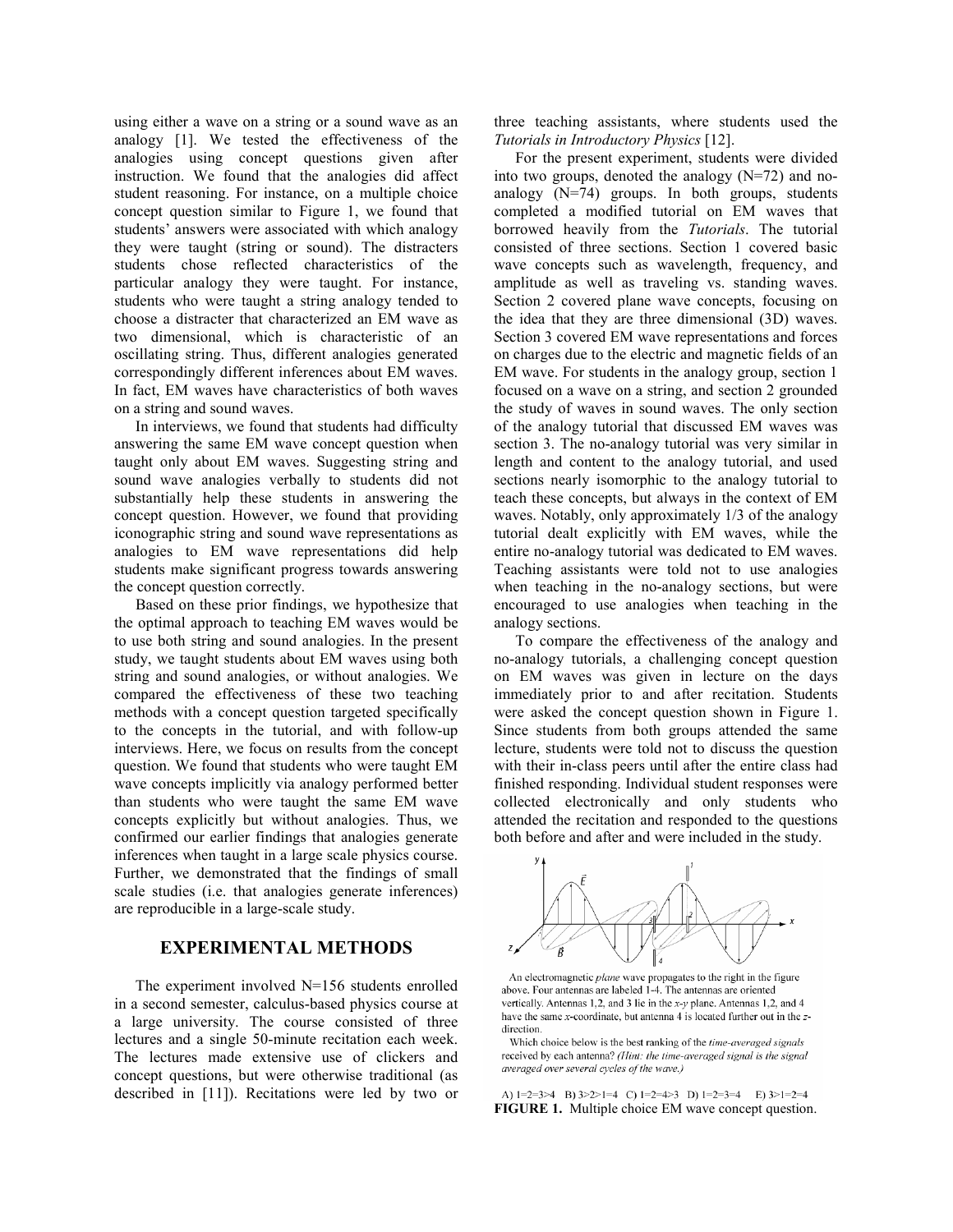#### RESULTS

The results for the EM waves concept question are shown in Figure 2. The vertical axis shows the gain, or difference in responses between the concept question given before (pre) and after (post) recitation for the analogy and no-analogy groups. The two answers with positive gain were the correct answer  $(1=2=3=4)$  and main distracter  $(1=2=4>3)$ . In both groups, more than 86% of students chose one of these two answers on the post-test. We found that the gain on answering with  $1=2=4>3$  was 24% in the analogy group and 38% in the no-analogy group. The gain on answering with 1=2=3=4 was 21% in the analogy group and 7% in the no-analogy group. Thus, the analogy group had a greater gain on the correct answer, and the no-analogy group had a greater gain on the main distracter  $(p<0.1$ , 1-tailed z-test).



FIGURE 2. Results on the EM wave concept question. Vertical axis is the gain (% Post - % Pre) for the analogy and no-analogy groups. Multiple choice answers are shown below the horizontal axis. Gain on  $3>1=2=4$  for the analogy group was zero.

#### DISCUSSION

Interpretation of Results: Based on the above results, we point out two key findings: 1) Students changed their conceptions of EM waves whether taught with or without analogies, and 2) The students in the analogy group made greater progress towards the correct answer compared to students in the noanalogy group. These findings demonstrate that analogies, taught implicitly, successfully generated inferences about EM waves.

The concept question above requires students to understand at least two characteristics of EM waves. First, EM waves are plane waves. Thus the time averaged signal is equal at antennas 1, 2, and 4. Second, this particular EM wave is a traveling wave, so the time-averaged signal at antenna 3 is the same as that at 1, 2, and 4. In the no-analogy tutorial, these ideas were all addressed explicitly for EM waves. Thus, students in the no-analogy group were taught explicitly that EM waves can be traveling waves and that they are plane waves. In the analogy tutorial, these ideas were taught for analogous situations, but not EM waves. Students learned that waves on a string can be traveling waves, and that sound waves are (locally) plane waves. In order to answer the EM waves concept question correctly, students in the analogy groups had to apply their knowledge of string and sound waves to EM waves.

We find more specific details in our results as well. Note that both the correct answer and the main distracter include the characteristic 1=2=4. We will refer to this characteristic as the plane-wave feature. The additional feature in the correct answer is the traveling-wave feature (i.e. 3 is equal to the others). What we have found is that most students chose an answer that contained the plane-wave feature – in both groups, the gain on the correct answer and main distracter combined was 45%, and more than 86% of students chose one of these answers on the post-test. Thus, this feature maps strongly from sound waves to EM waves since, in the analogy group, it was never taught explicitly for EM waves. The traveling-wave feature appears to be more difficult to teach, either by analogy or directly. There may be several reasons for this difficulty, one of which is the appealing idea for students that antenna 3 lies at a node. Teaching with analogies seems to have marginally better success at overcoming this difficulty.

What we found is that the analogies affected student reasoning about EM waves when taught implicitly. It is possible that teaching the analogies explicitly may have resulted in a more pronounced effect. However, implicit teaching of analogies is a common practice, and our findings suggest that these practices can affect student reasoning.

A Mechanism of Analogy: The fact that we did not instruct students explicitly on how to use the analogies leads us to ask how students knew to reason about EM waves (i.e., make mappings) as they did. We believe that existing theories of analogy (e.g. [8]), while essential for creating productive analogies, do not explain the way people commonly use analogies implicitly. To begin to explain this, we posit a complementary view of analogy. According to this view, analogies work because the base domain provides a frame, or conceptual structure, which can be applied to the target domain. A frame exists as a compiled set of ideas that can be cued, or activated, together [13,14]. In the analogy tutorials, we used several iconographic representations to teach string and sound waves. In each case, students were taught that a sine wave could be used to represent each type of wave. By using the sine wave in different contexts, students may have compiled more and more meaning into that particular wave representation [15]. Thus, the